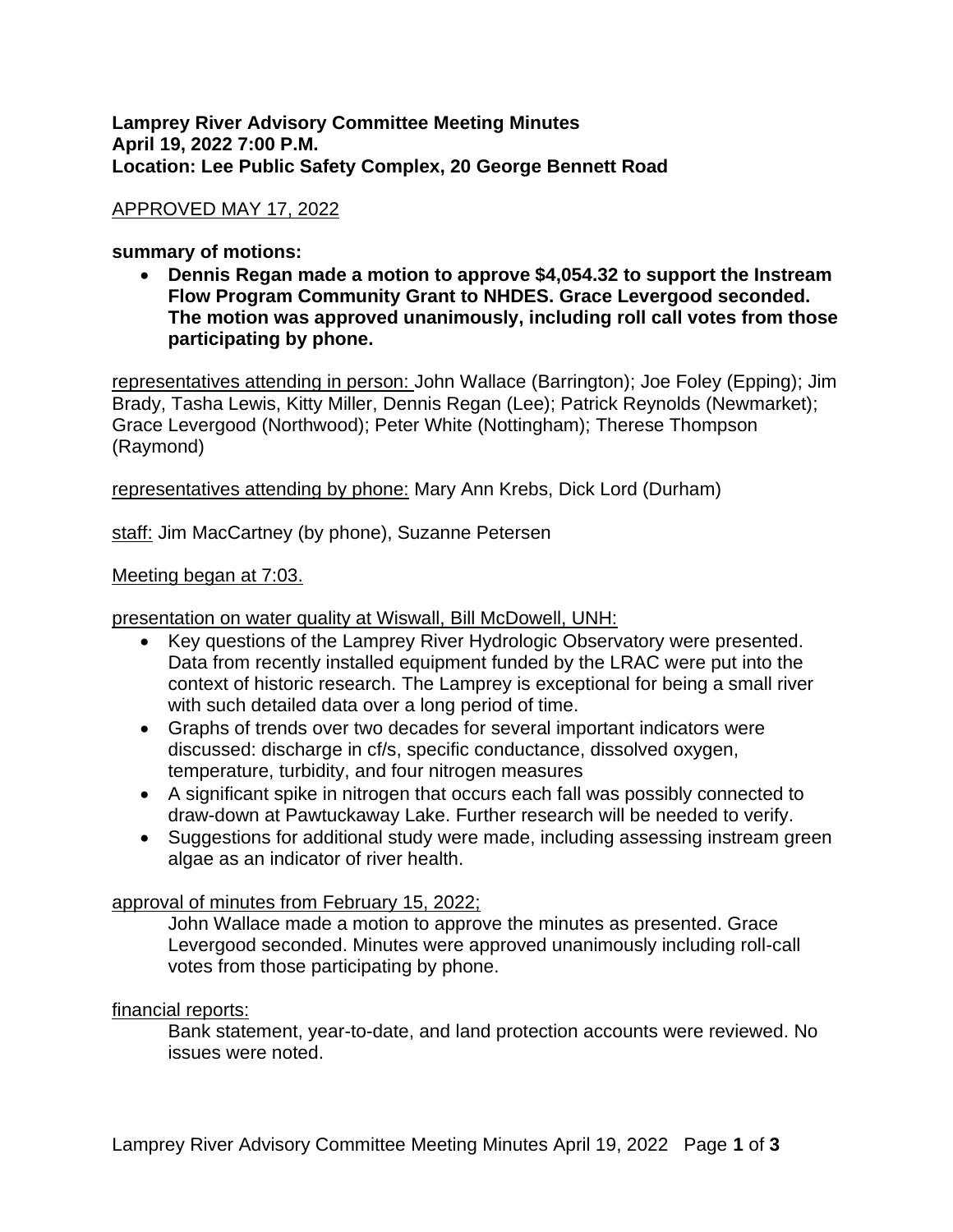Instream Flow Management Plan Extension Community Grant application:

In March, Joe Schmidl from NHDES gave a presentation to the committee about plans to expand the Lamprey River Water Management Plan to the five tributaries. As a first step, NHDES will deploy flow meters to determine baseline flows. Three meters will relay near-real-time data, but two will need to be manually checked. Opportunities for public engagement were planned, including participation in a citizen hydrology app. The committee, lacking a quorum, encouraged Mr. Schmidl to apply for a LRAC Community Grant to ensure all five stations were automated and that funding was available to pay for the citizen hydrology program.

A grant application was submitted in early April and was vetted by the grants workgroup. The unanimous decision was to recommend approval by the full committee.

## **Dennis Regan made a motion to approve \$4,054.32 to support the Instream Flow Program Community Grant to NHDES. Grace Levergood seconded. The motion was approved unanimously, including roll call votes from those participating by phone.**

## workgroup updates:

outreach:

- Several presentations have been planned for adults this spring. Herring Aid will take place on May 7 at Macallen Dam.
- website:
	- o Project review packages were placed on the website for access only by LRAC members; the new process works very well.
	- o We are still waiting for written guidance on how to perform certain website administrative functions.
	- o Training will be provided to Mary Ann Krebs as the back-up administrator.

recreation:

- Potential summer activities were discussed, but no plans were made.
- Grace Levergood provided an update on the Lee Public Canoe Access. The contractor who installed the granites steps appears to have gone out of business. The steps involve work in the water. She requested permission to invite contractors who have worked with NHDES on dams to do a site visit. By consensus, the group encouraged her to pursue this.

history:

Dennis Regan suggested working on a history kiosk at Wadleigh Falls. wildlife:

Nothing to report.

water quality:

Nothing to report.

# project review:

Two projects were reviewed, one wetlands in Candia and one shoreland in

Lamprey River Advisory Committee Meeting Minutes April 19, 2022 Page **2** of **3**